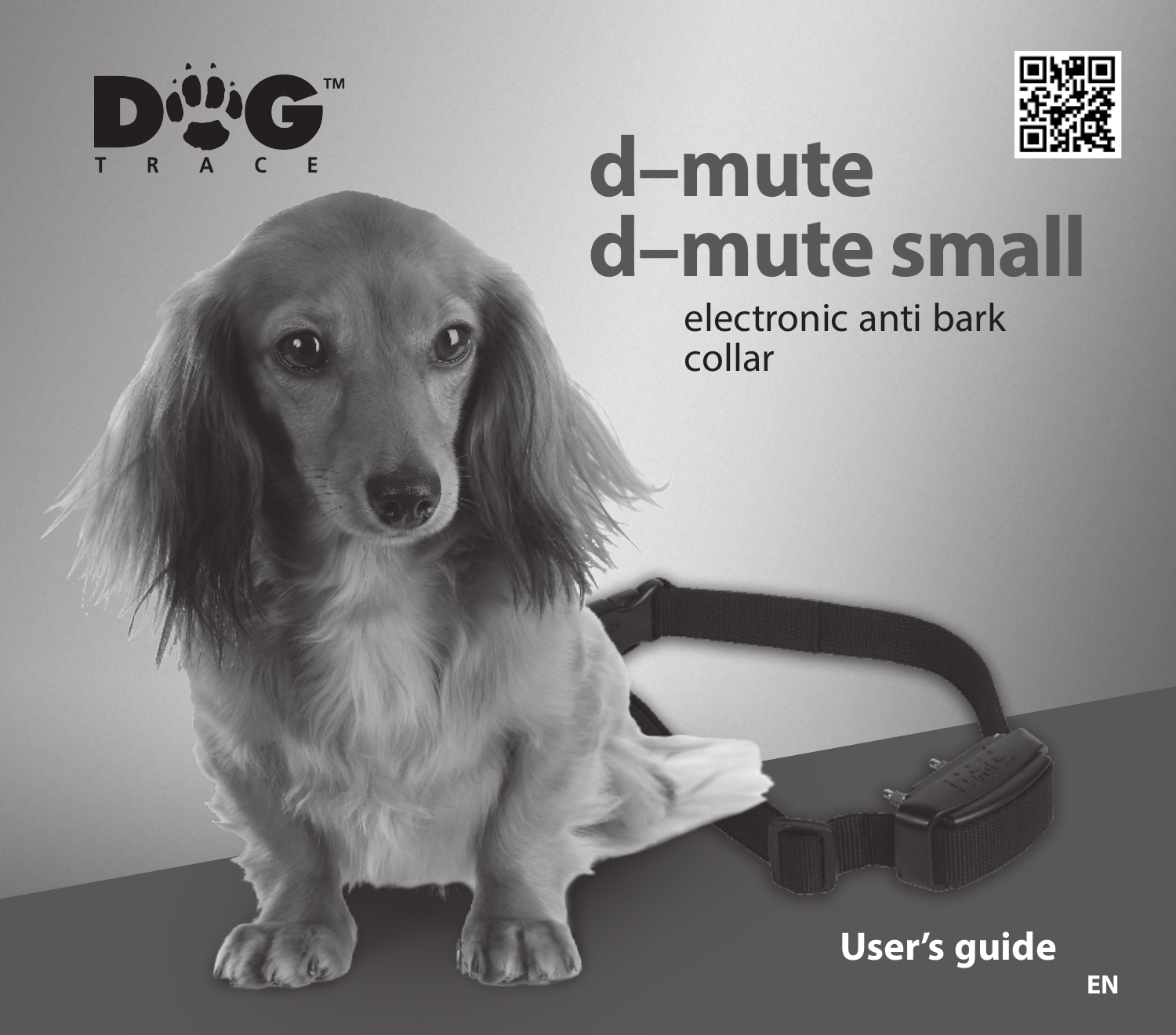#### **Declaration of Conformity We:**

VNT electronics s.r.o. Dvorská 605 563 01 Lanškroun IČO: 64793826 declare under own responsibility that the product:

#### **No-bark collar**

#### **Dogtrace d-mute, d-mute small**

is in compliance with essential requirements and other relevant provisions of Directive 1999/5/EC from 9. 3. 1999

meets requirements of General Licence of The Czech Telecommunication Office according to general licence no. VO-R/10/05.2014-3, and corresponds

to the following standards:

**ETSI EN 301 489-1 V1.9.2 ETSI EN 301 489-3 V1.6.1 ETSI EN 300 220-2 V.2.4.1**

**ETSI EN 60950-1:2006**

# $\epsilon$

The product is safe on condition of commonly used in conformity with instruction manual. The Declaration of Conformity is based on following data:

**Measuring report no.:** 3606/05 issued by certificated laboratory no. 1104. 3 ITC Uherské Hradiště This Declaration of Conformity is created in exclusive responsibility of producer.

In Litomyšl 28.8.2014

Ing. Jan Horák jednatel společnosti Tel.: +420 733 121 890 info@dogtrace.com **www.dogtrace.com**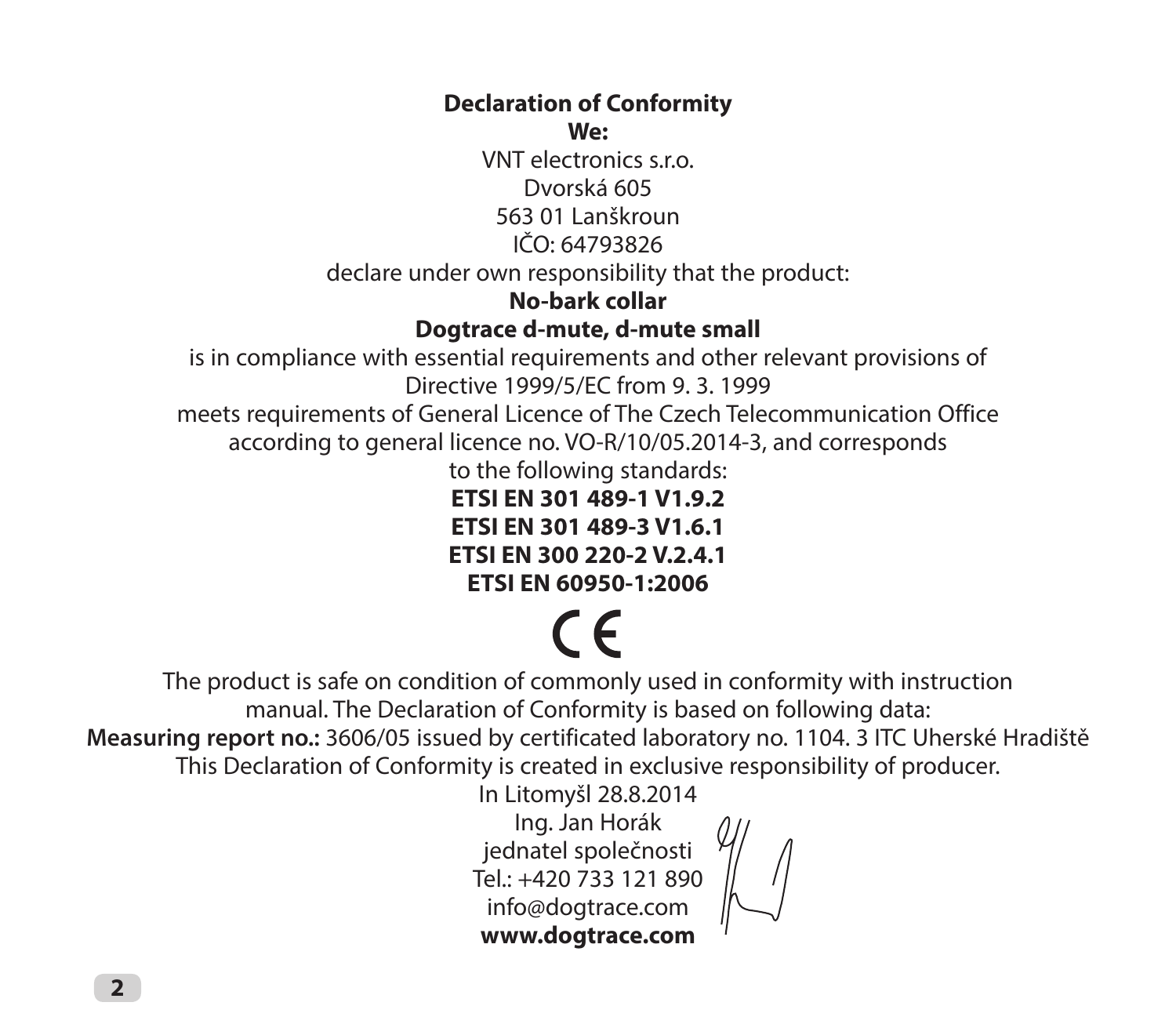#### Thank you for purchasing the product **Dogtrace d-mute** from **VNT electronics s.r.o.**, **Czech Republic**.

Before using your product, please read the instructions in this user guide carefully and keep it for future reference.

## *Important notice*

- The electronic no-bark collars d-mute are intended to eliminate unwanted dog barking. They are not intended to harm, injure or to cause fear.
- Do not use the electronic training collars for dogs with health problems (e.g. heart disease, epilepsy, etc.) or for dogs with behavioral disorders (aggressive dogs etc).
- The collar should never be worn for more than 12 hours a day. Long-term effect of contact points on the dog's skin can cause skin irritation. If a rash or sore skin is found, do not use the collar until it has healed.
- Never connect a leash to the electronic collar; this could cause excessive pressure on the contact points or mechanical damage of the receiver.
- In case of any problems or for further advice do not hesitate to contact a professional trainer.
- Batteries need to be replaced every two years, even if the kit has not been used. Never leave flat batteries inside the device - it could damage your device.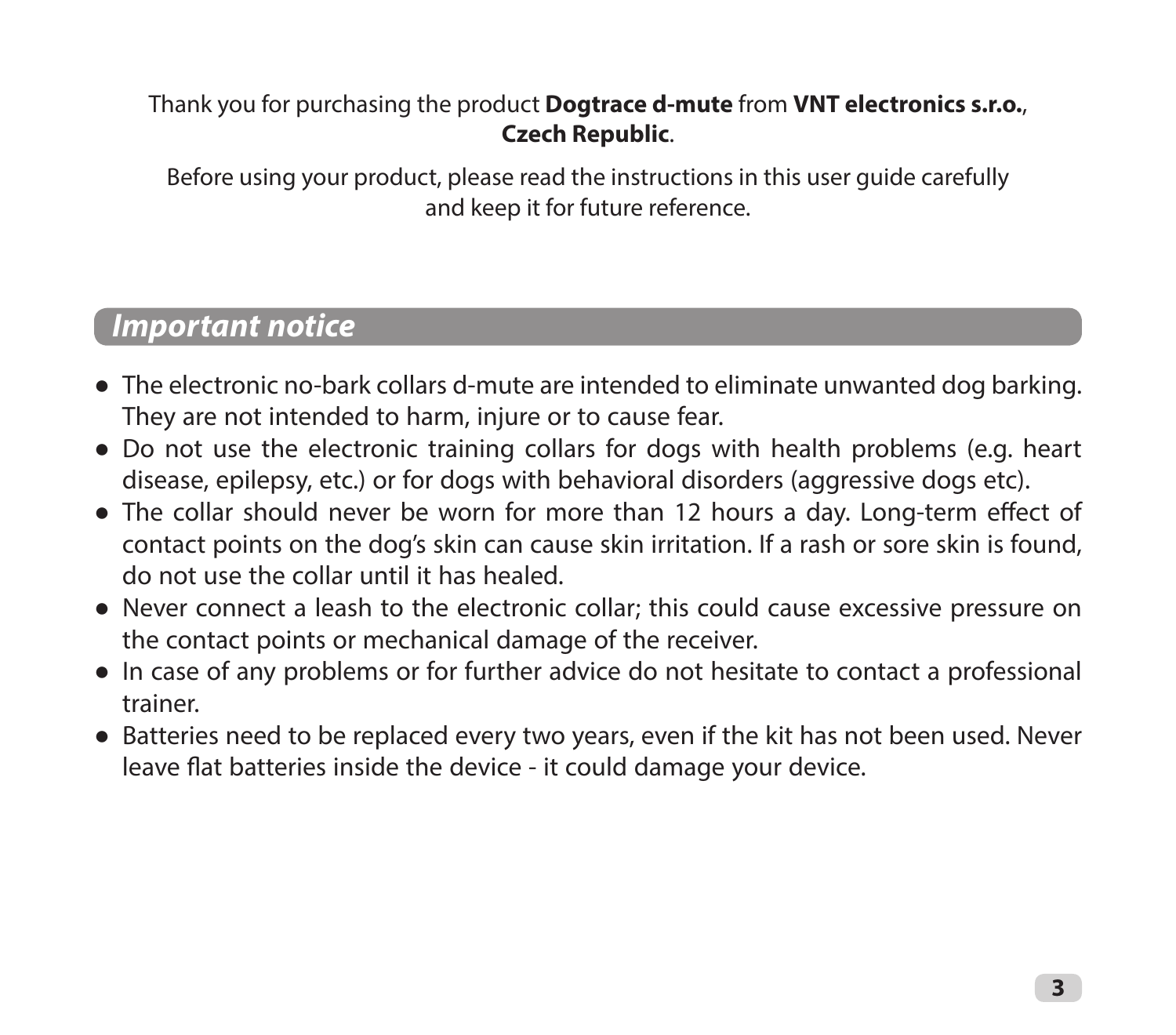## *ECMA*

**VNT electronics s.r.o.**, professional producer of the dog training equipment, which is manufactured and sold under the brand name **Dogtrace**, is a proud and active member of the **Electronic Collar Manufacturers Association**.

**ECMA** was founded in Brussels in 2004 as a result of increasing awareness from different manufacturers concerning the necessity of regulating their industry. The main target of the association is to develop and produce reliable training systems of high quality, which are safe for the animals and improve the communication between pets and their owners. All members of the ECMA provide you with both technical and training guides that contain instructions and advice for safe use of electronic training equipment and enable all dog owners to use the training systems in an effective, responsible and humane way. All ECMA member´s products meet the latest technical requirements which ensure minimum production standards and safety features and enable training while protecting animal welfare.

The ECMA is convinced that the electronic training collars are effective and humane training tools when used responsibly and combined with an appropriate reward.

For more information please visit **www.ecma.eu.com.**

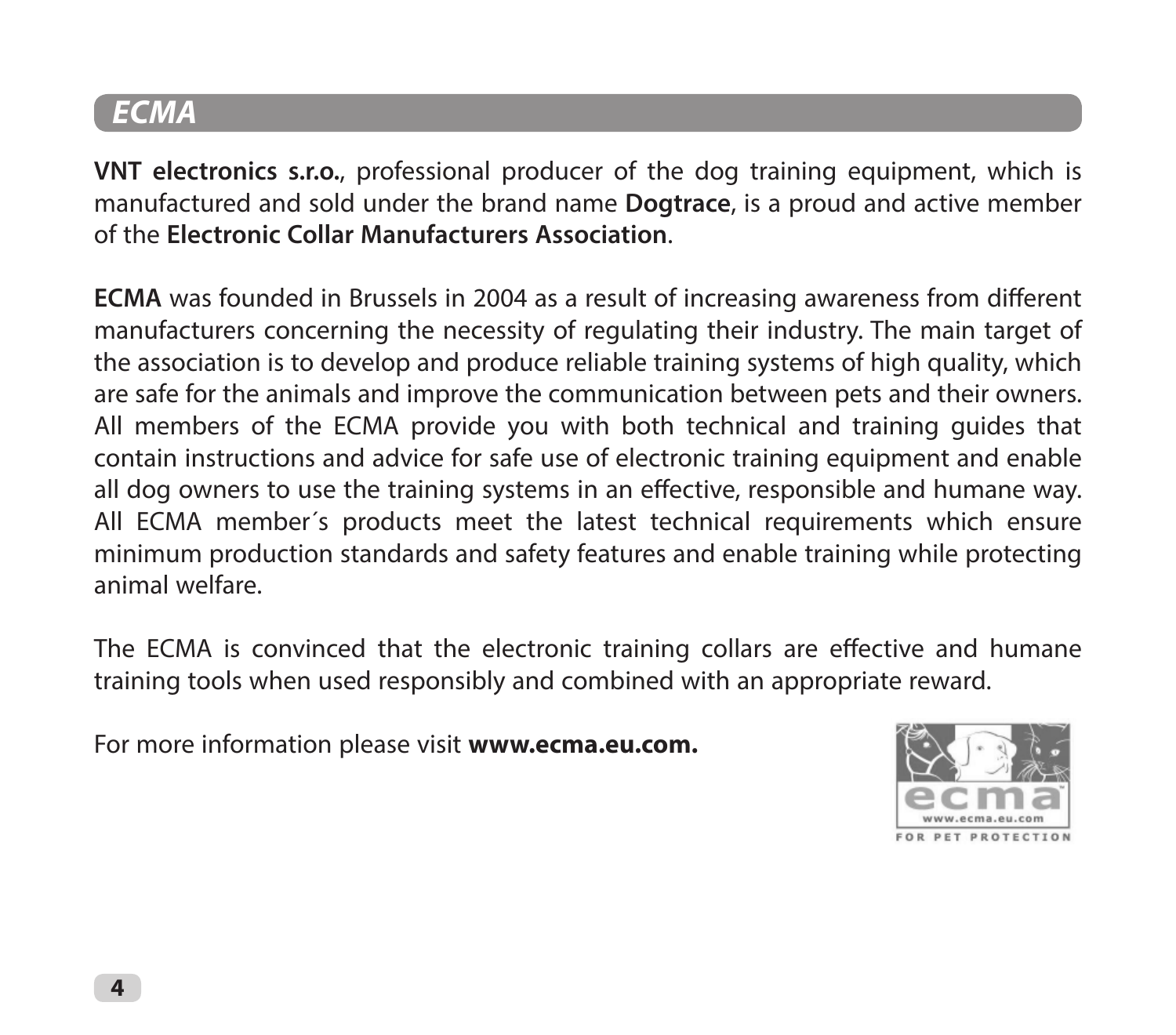# *Contents*

| Setting the correction mode (stimulation impulse and acoustic beep tone)  11 |
|------------------------------------------------------------------------------|
|                                                                              |
|                                                                              |
|                                                                              |
|                                                                              |
|                                                                              |
|                                                                              |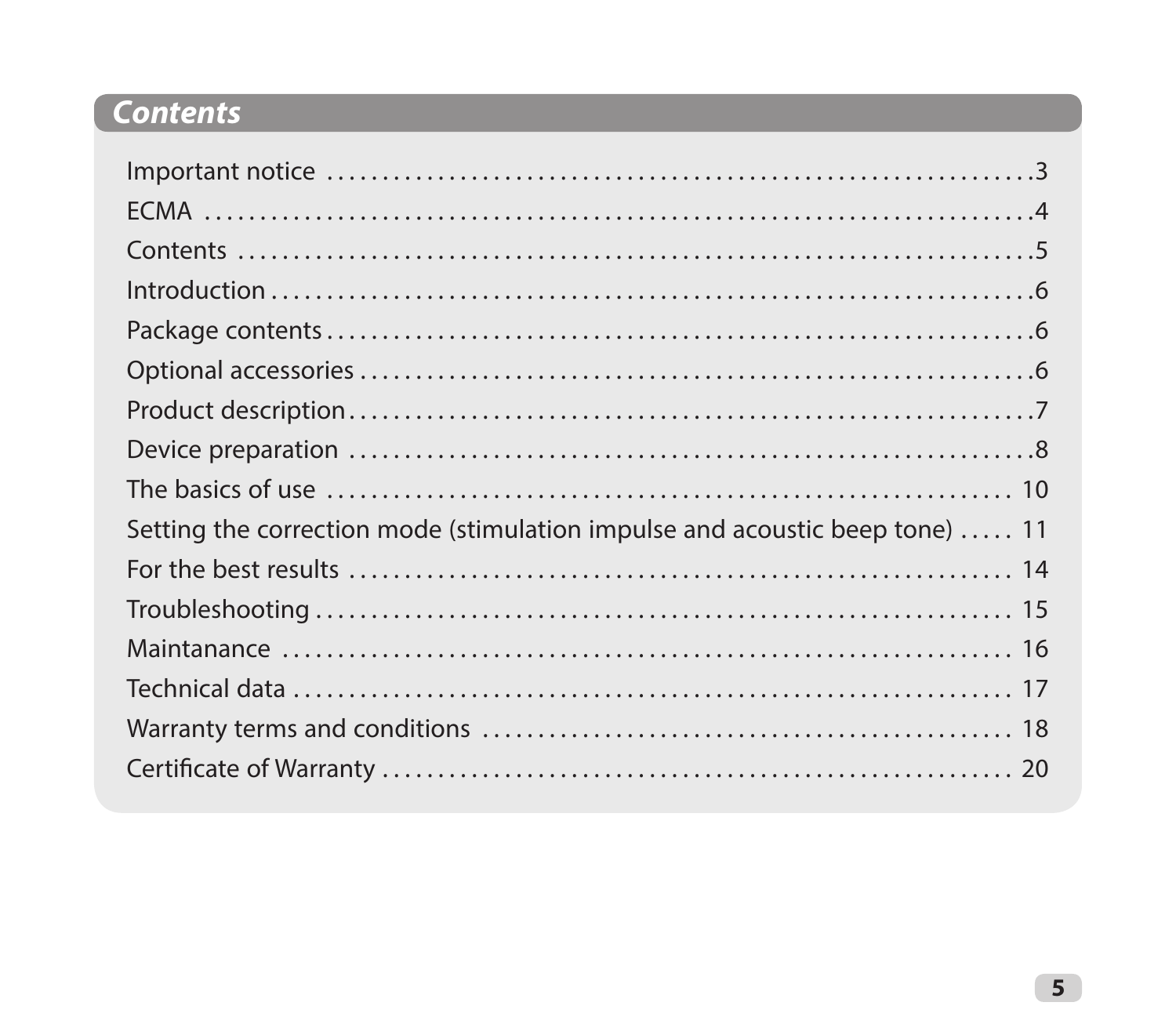## *Introduction*

The **d-mute** no-bark collar is a safe and effective tool, which will help you to eliminate your dog's excessive or nuisance barking. The no-bark collar is a convenient solution in cases, when your dog starts barking after a merest impulse, or keeps barking the whole day after you leave to work, which can be annoying to your neighbours. The collar is activated by your dog's vocal cords vibrations only. This system prevents the risk that the collar would activate itself because of other dogs' barking. It is easy to adjust and set both the reaction of the collar to the vocal cords vibrations and the stimulation intensity. There are five modes of barking correction and one mode for testing the device. You can choose from an audible beep tone, three levels of stimulation and a special type of stimulation with growing intensity that has five levels.

There are four models available that are suitable for dogs of all sizes. The models **d-mute** and **d-mute light** are intended for medium-sized and large dogs, the models **d-mute small** and **d-mute small light** are suitable for medium-sized and small dogs. No-bark collars have an ergonomic and compact design are waterproof and very easy to use.

## *Package contents*

- electronic collar with the strap
- set of contact points: 2 pieces of 10 mm and 17 mm
- user quide and certificate of warranty
	- *Optional accessories*
- woven and plastic collars various colours
- spare contact points (10 mm, 17 mm)
- ● spare screws
- ● test discharge lamp
- ● magnet with a lanyard
- ● lithium battery CR2 3V
- spare batteries, spare rubber seal and a housing lid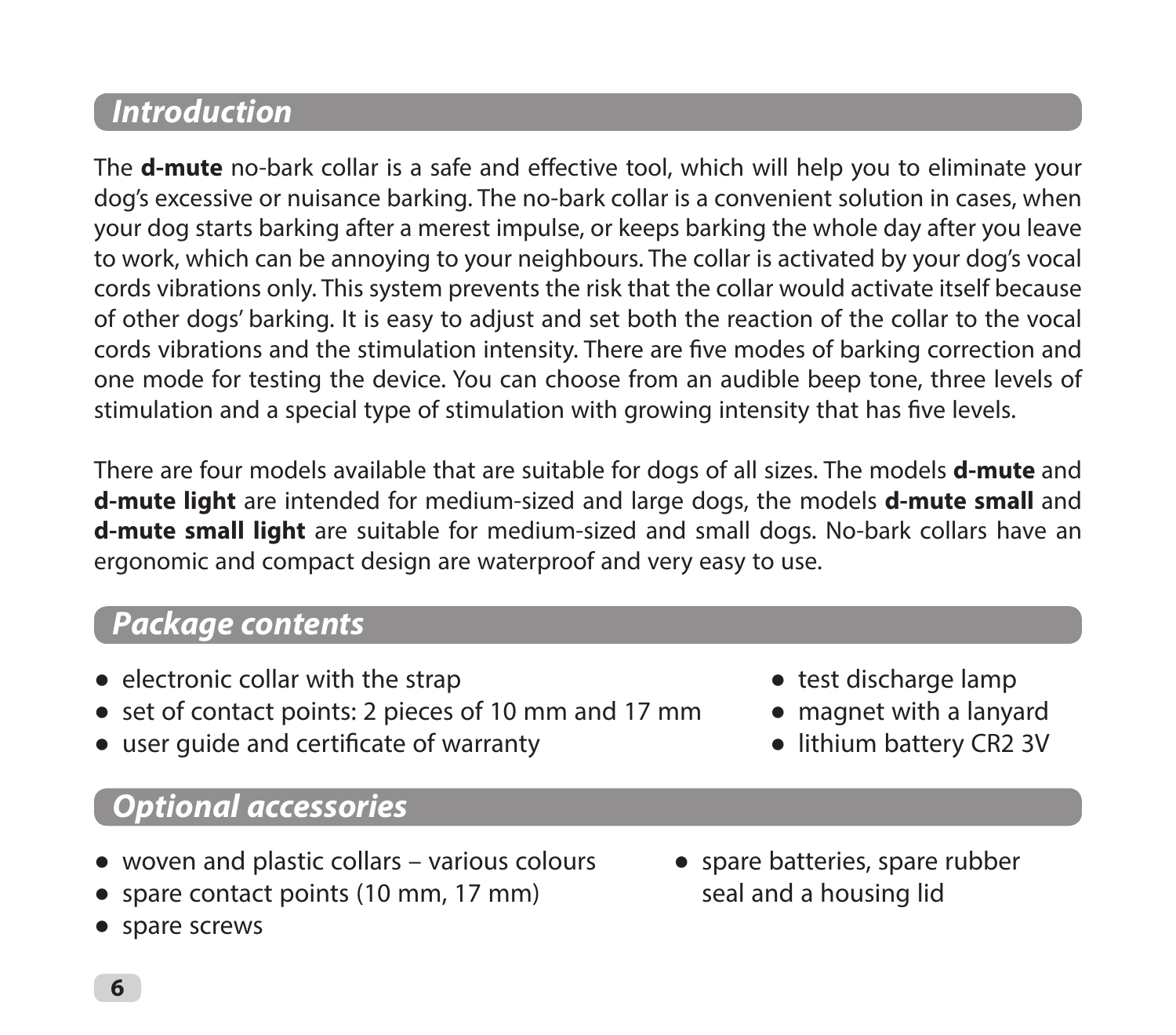# *Product description*



- **1** contact points
- **2** woven collar
- **3** screws
- **4** target
- **5** housing lid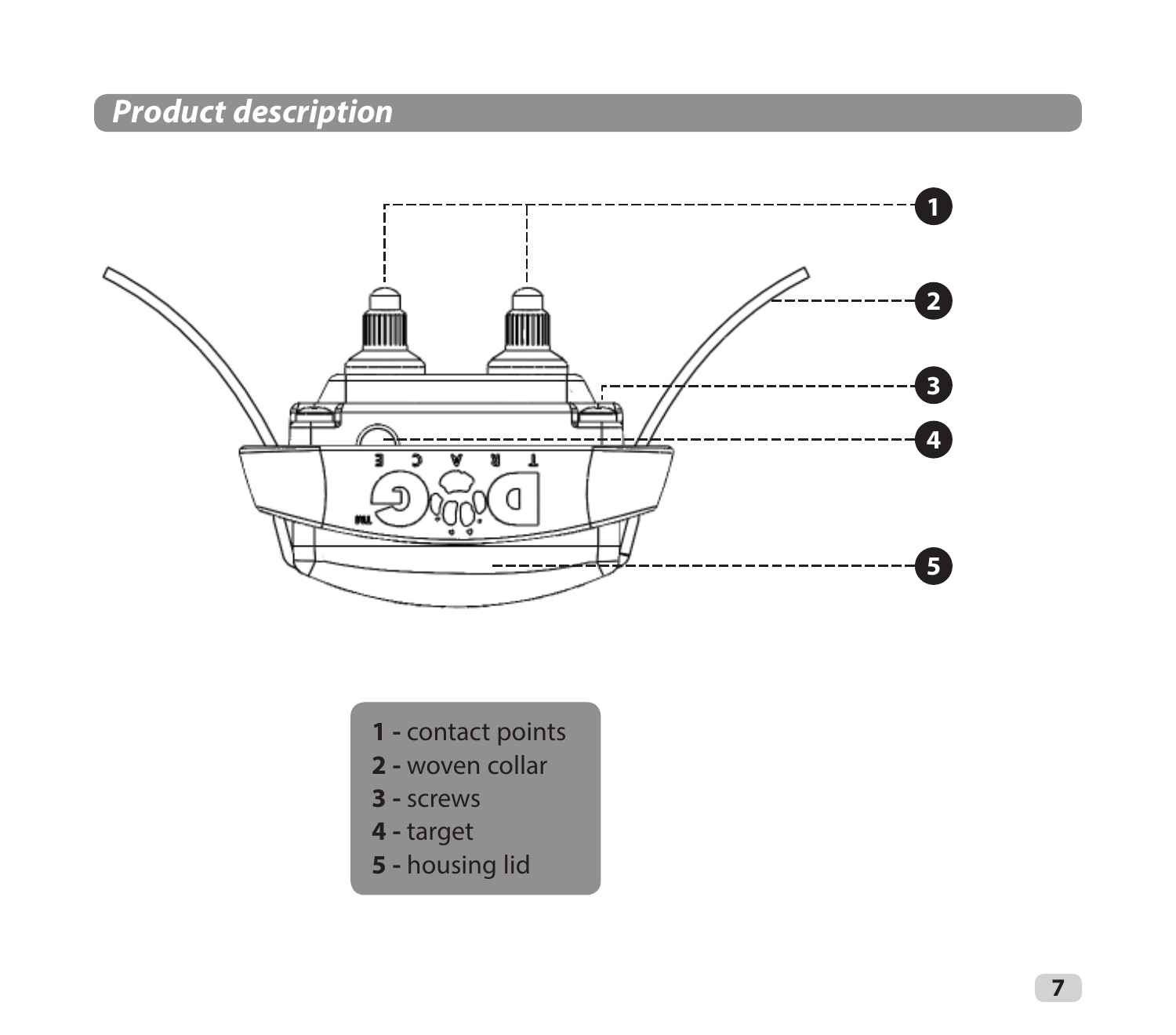## *Device preparation*

#### **Battery insertion and replacement**

- **1.** Screw out 4 screws from the battery cover using a cross-head screwdriver and remove the lid.
- **2.** Insert a lithium battery CR2 3V into the battery compartment with a correct polarity (according to the polarity indicated with the "+" symbol in the battery compartment). Wrong polarity may damage the unit.When is the battery inserted correctly, the device should make a sound.
- **3.** Make sure that the rubber seal is clean and correctly seated in its groove.
- **4.** Put the battery cover back and screw in the 4 screws adequately.

### **Checking the battery status**

- When the battery is inserted the device is set into the standby or active mode.
- If the product begins to make a continuous beep tone, the battery is low. Insert a new lithium battery CR2 3V in the device.
- If you are not using the device for longer period, take the battery out.

### **Choice of the contact points**

The stimulation is transferred on your dog's skin through the steel contact points of the electronic device. Each set contains 2 types of contact points with the flat base, which enable the vocal cords vibration transmission. Sufficient length of the contact points has to have a contact with the dog's skin, enabling the device to operate correctly. If you have a short-haired dog use the 10 mm contact points, if you have a long-haired dog replace them with the longer 17 mm contact points supplied in the kit. Screw the contact points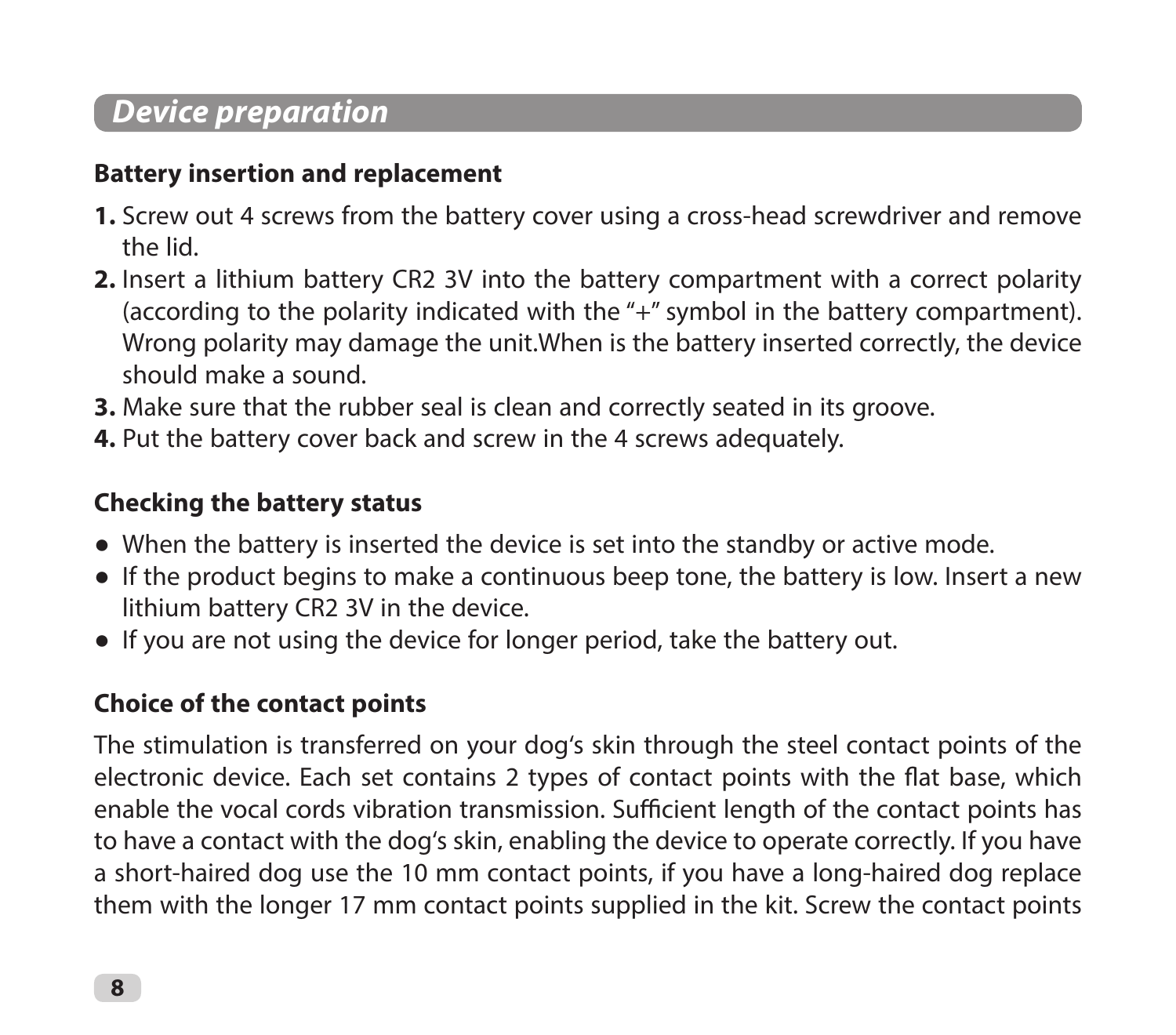onto the screws of the device - see the picture Receiver in the chapter *Product description, page 7*. Tighten them manually carefully (do not use a pliers – this could damage the product).

**TIP:** When your dog has a dry skin in the area where the contact points are, it is good to lubricate the dog's skin with a vaseline, hand cream, or baby oil - which enables a correct transfer of stimulation impulses.

### **Fitting the collar**

The device has to be positioned so that the contact points are placed on the neck where the vocal cords are. The strap with the device must be tightened enough so that the contact points are in contact with the skin of the dog. We recommend you to fit the collar on the standing dog. When you can fit two fingers between the collar and your dog's neck, the collar is tightened enough. We recommend to move the device up and down on the neck to enable the contact points to get through the dogs hair onto the skin. If a dog has long or thick hair, it is suitable to trim the hair in the area of the contact points.

**Warning:** If the collar is too loose, the receiver is likely to move and repeating friction can irritate the skin of your dog. Furthermore, in this case it is not ensured a reliable contact of contact points with the skin and a proper function of the collar. We do not recommend to leave the collar positioned at the same place for more than several hours, because it could irritate the skin. If it is necessary to wear the collar for long periods, change regularly the position on the neck of your dog. A collar with a receiver that is overly tight, can cause pressure sores on the skin in the contact area of the contact points. If this happens, do not use the training collar until all traces of irritation are gone.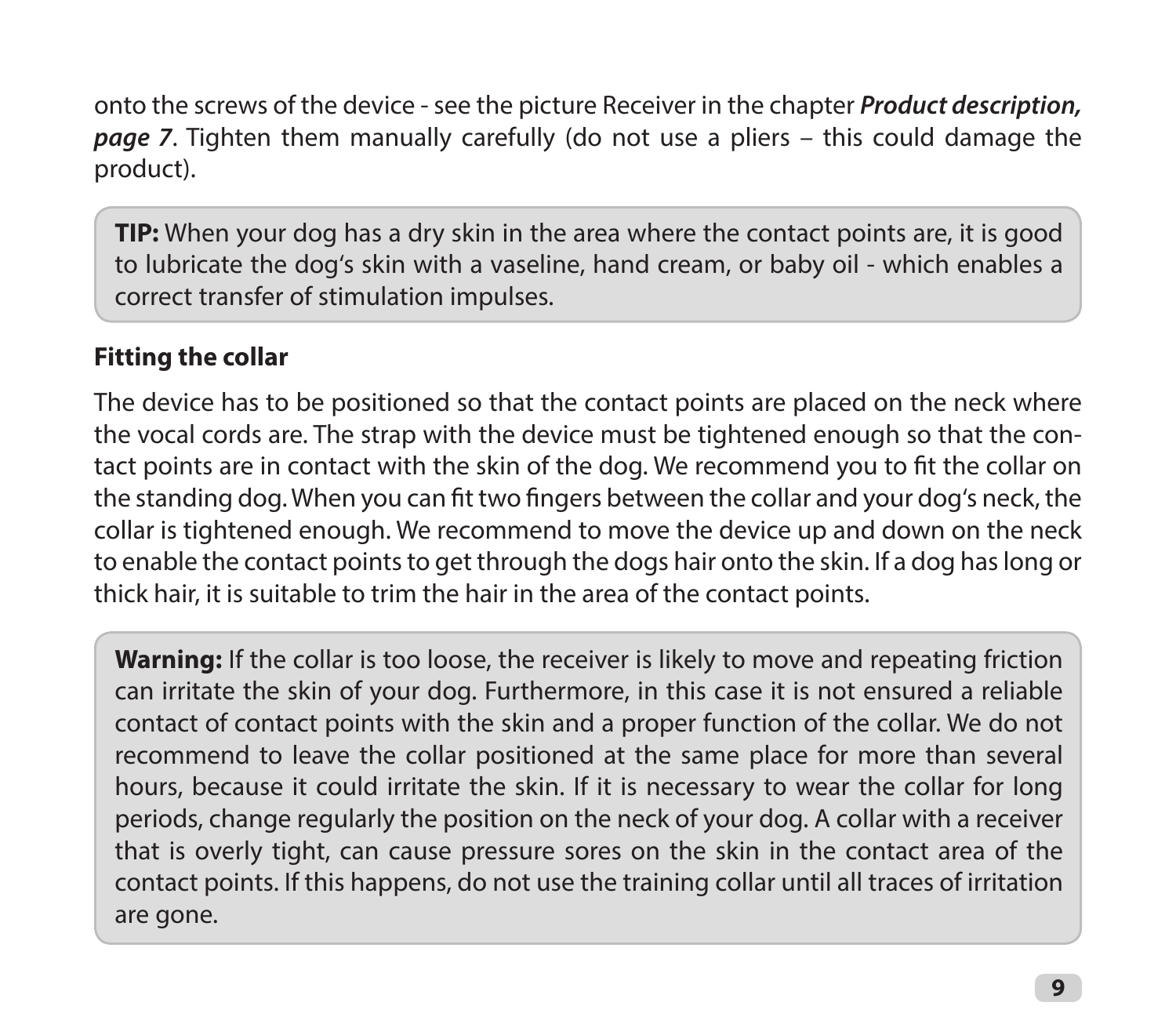# *The basics of use*

d-mute is activated automatically when the dog starts barking (sometimes even with howling and growling). The collar does not operate on the principle of sound, but it responds to vibrations of the vocal cords. This system thus prevents the risk of a false start caused by another dog barking.

- Device with inserted batteries is in standby or active mode. (The device can be turned off only by removing the battery.)
- In standby mode, the device is waiting for a dogs bark vibration of the vocal cords.
- ● First bark activates the device and it emits an acoustic beep tone or beep tone with the stimulation impulse. Intensity of stimulation depends on the selected mode.
- The collar has 5 modes for barking correction. You can choose between an acoustic beep tone, three levels of stimulation pulses and pacing mode with increasing intensity in five steps *see table on page 12*.
- If your dog keeps barking, the device will beep or will beep together with stimulation impulse. Collar beeps 4times and then the process stops automatically.
- When the dog gets quiet for 10-20 seconds, the system will switch back into standby mode. Another barking will be accompanied by an acoustic beep signal or the acoustic signal with stimulation impulse.
- Once the dog gets used to the collar and how it works, then he will stop barking after the acoustic signal. When this happens it is possible to switch to the mode 1 (if the dog starts barking again, short change of the mode will remind him of collar function).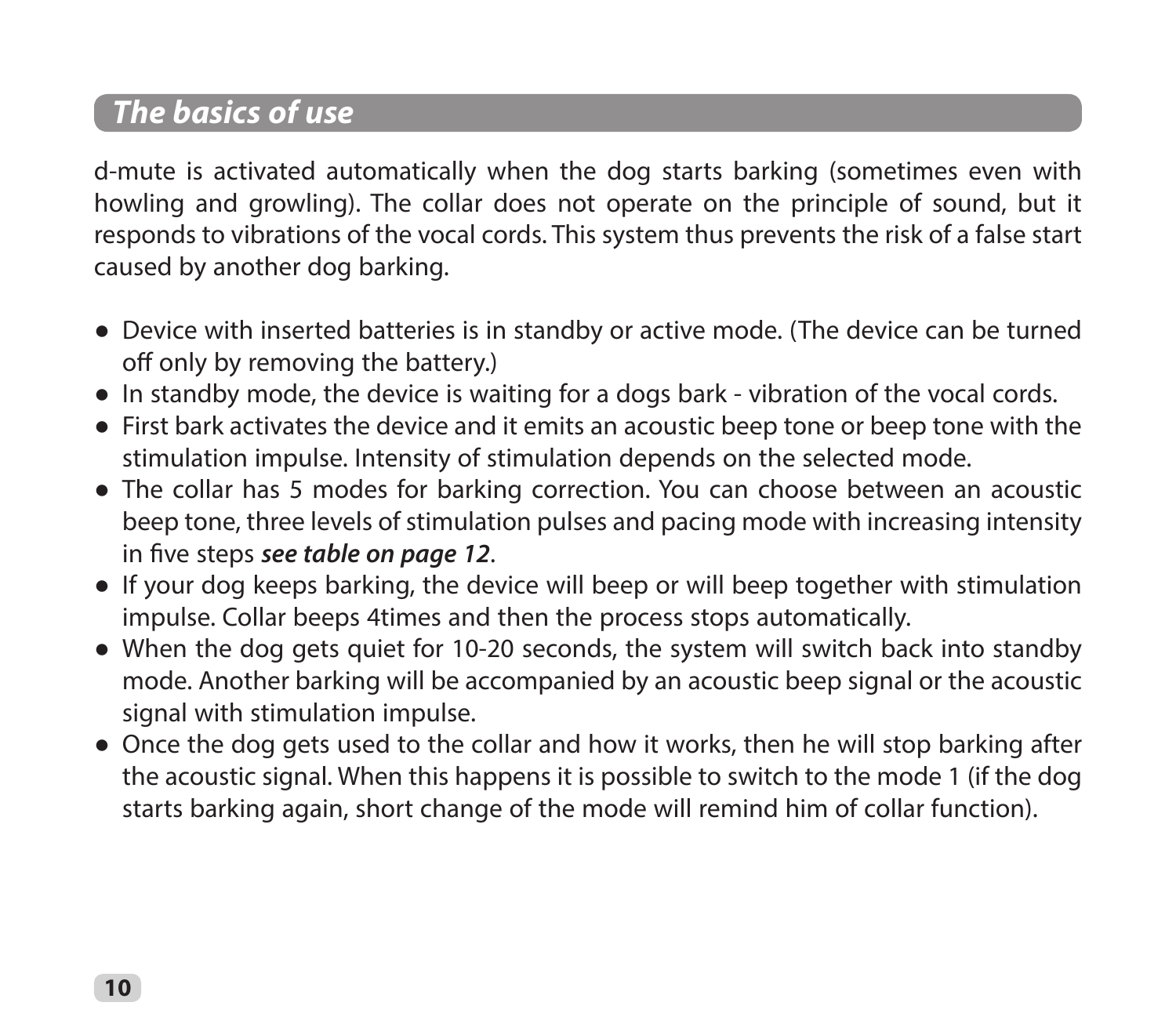## *Setting the correction mode (stimulation impulse and acoustic beep tone)*

#### **The collar is preset to factory default to mode "1" – correction with acoustic beep tone only.**

Correction modes can be set to the acoustic beep tone only or acoustic beep tone with different levels of stimulation impulse. We recommend to start the training with the collar set to the beep tone with no stimulation impulse. This way, the dog can realize the connection between the device and its barking. The beep tone may not be enough for the dog to stop him barking at first, but it may help him to understand that it comes straight after his barking.

When you are happy with the dogs response to the collar, you can set it according the table of correction modes on next page. The correction mode can be set according to your needs.

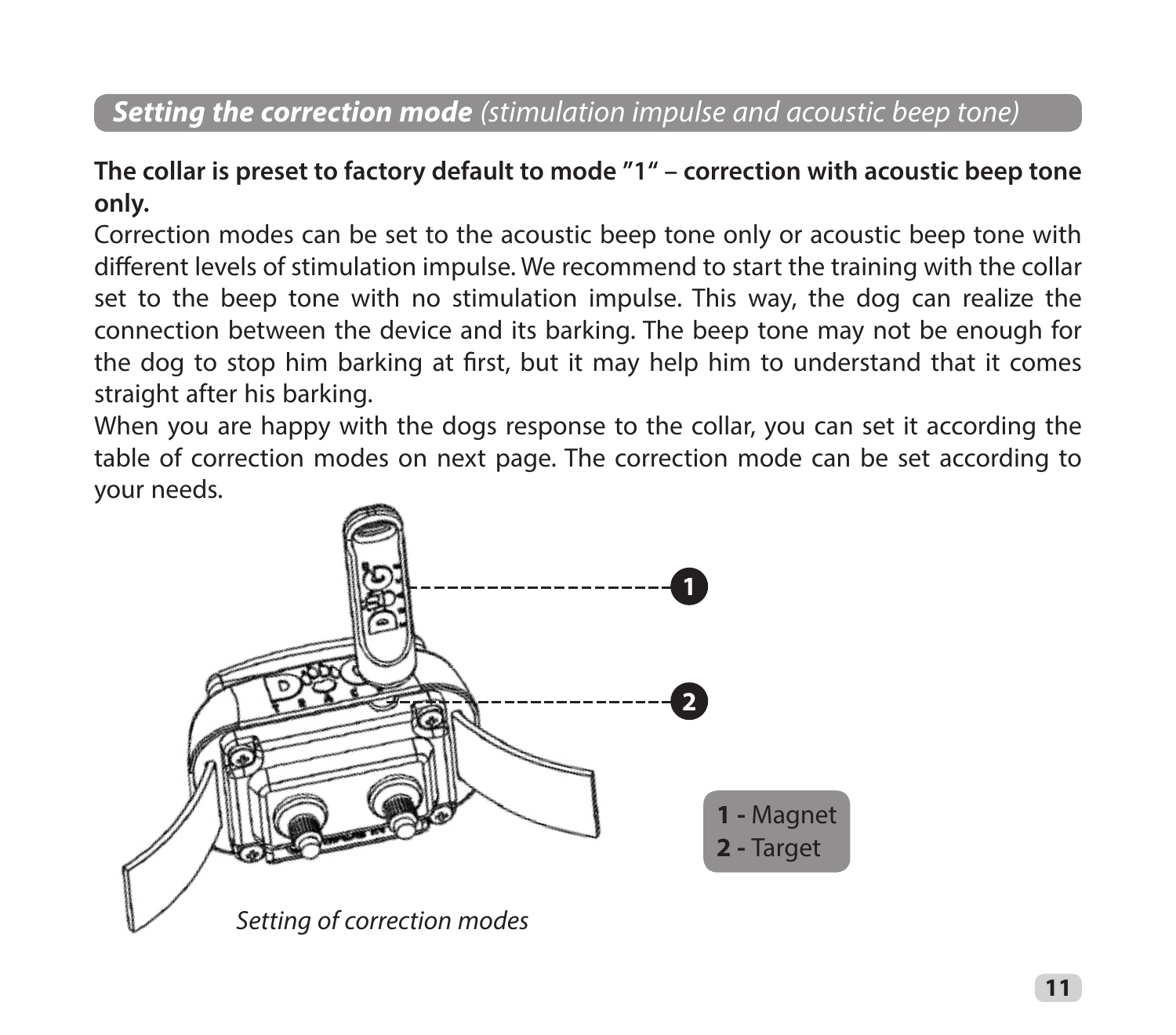| <b>Table of correction modes</b> |                                      |                                                        |  |  |
|----------------------------------|--------------------------------------|--------------------------------------------------------|--|--|
| $Mode*$                          | <b>Number of</b><br>indication beeps | <b>Collar function</b>                                 |  |  |
|                                  |                                      | beep tone correction only                              |  |  |
|                                  |                                      | beep tone + low level stimulation impulse              |  |  |
| 3                                |                                      | beep tone + medium level stimulation impulse           |  |  |
| $\overline{4}$                   | 4                                    | beep tone + high level stimulation impulse             |  |  |
| $5***$                           |                                      | beep tone + stimulation impulse in 5 increasing levels |  |  |
| $6***$                           | 6                                    | operation test                                         |  |  |

**\*** The choosen mode can be found out by number of beeps, when you put the magnet shortly to the target on the device (*see pic. on page 11*). To change the mode put the magnet to the target for longer period and wait until you hear desired number of beeps  $(1 - 6)$ .

**\* \***  The 5th mode with five increasing levels essentially replicates the functionality of previous modes. After activation follows an acoustic beep tone and low stimulation impulse in the event that the dog is not deterred and still barks, it is followed by another and higher stimulation impulse, so the process is repeated until the highest pacing impulse. By the  $5<sup>th</sup>$  impulse this mode ends, even if the dog is still barking, for security reasons impulses stop for 15 seconds and then it re-enters standby mode. Upon further activation is the process repeated again from the lowest impulse, when the dog stops barking, collar goes into standby mode.

**Attention:** 4<sup>th</sup> and 5<sup>th</sup> stimulation impulse at the 5<sup>th</sup> mode is stronger than in mode 4 (high).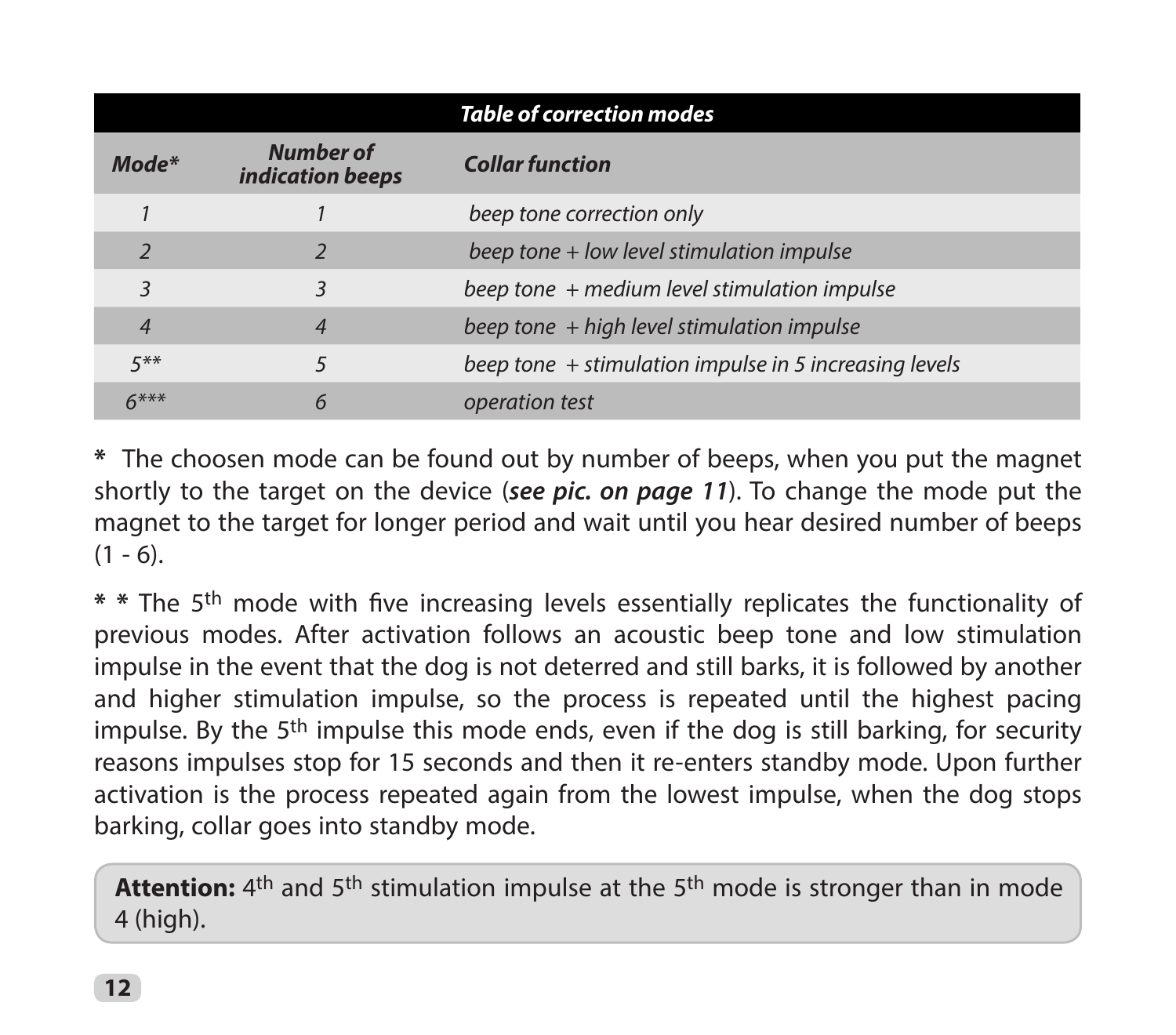**Operation test** is a mode, which is used to verify proper operation of sound and stimulation impulse. Connect each wire of the test discharge lamp to the one contact point (loosen the contact points, put the wires under the lamp outlets and tighten again). When selecting the mode, no. 6 (operation test) you should hear the acoustic signal + electronic impulse comes ON (test lamp lights up), then the software switches itself to a mode 1 (acoustic beep tone). If you don´t hear a long acoustic signal or if it does not light up send to the service.

#### **Setting reaction to vibration (vibration detection sensitivity) with a trimmer**

The reaction to the vibration means that the device is activated by vibrations of the dogs vocal cords. If your device only reacts to a significant or contrariwise on bland vibration of vocal cords, which are scanned by the contact points, you can adjust the sensitivity of the collar so it starts working only at the right moment. This (sensitivity) setting is important for the proper function of the device.

*Sensitivity setting*

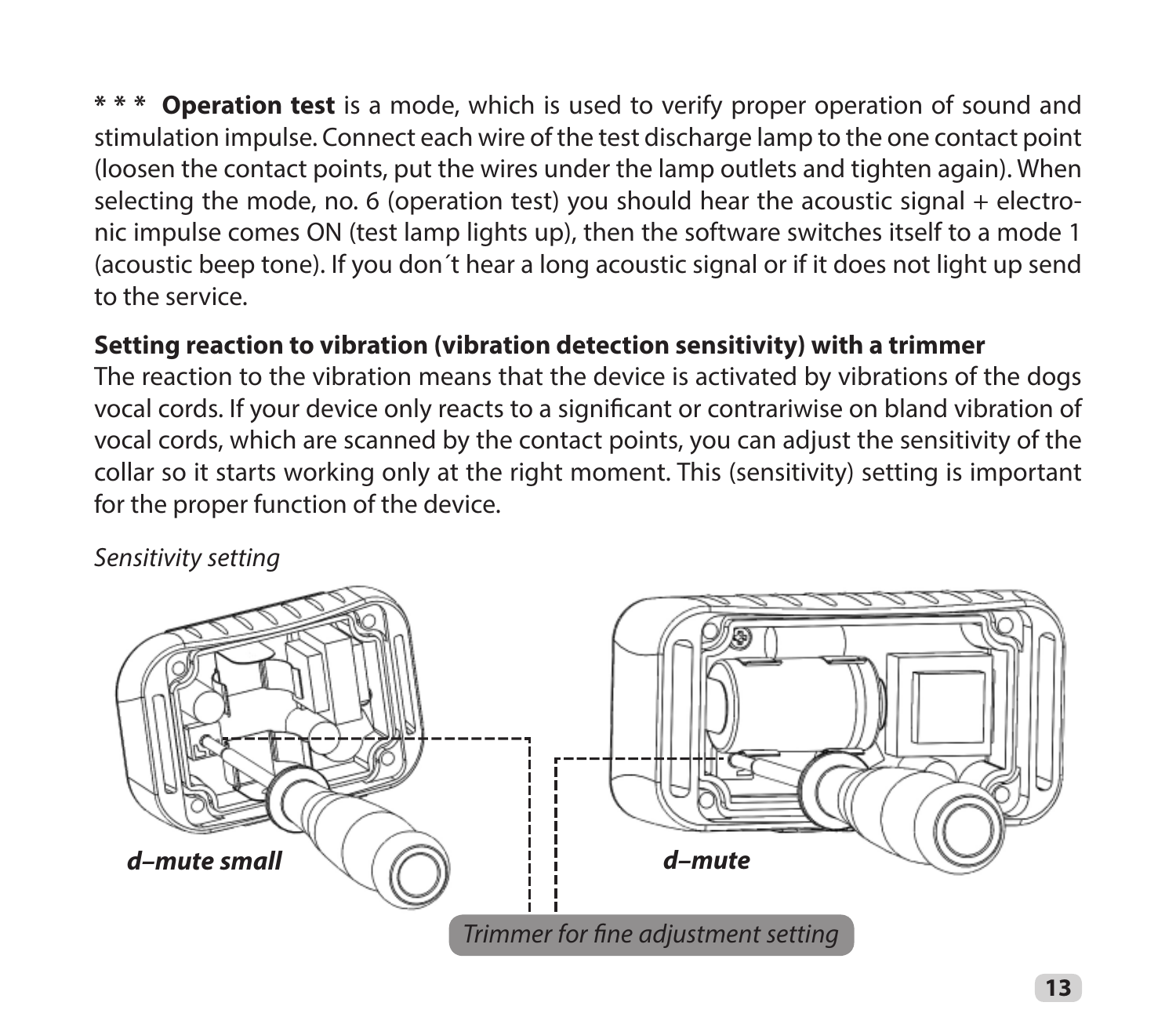Using the fine adjustment trimmer, you can decrease or increase the sensitivity of the collar to vocal cords vibrations (*see pic. on page 13*). It is set to a medium value by factory default. By turning the trimmer anti-clockwise, the sensitivity is decreased and by turning it clockwise, it is increased.

#### **Attention: trimmer is prone to tearing down!**

## *For the best results*

- This electronic device d–mute is waterproof only on condition of the good state of the seal.
- Do not allow water into the device if it is open.
- We recommend you to replace the rubber seal, which is placed under the cover of the battery compartment of the transmitter and the receiver, once a year.
- If the device is not used for a longer time, take out the batteries from the battery compartment.
- Do not leave old battery in the device, it can damage the device.
- Before fixing the collar check that the contact points are tight.
- Do not leave the collar on the neck longer than 12 hours a day.

#### **Using the d-mute in winter**

When using d-mute in winter, please keep in mind:

● **Low humidity** – causes less skin conductivity. It is necessary to provide better conductivity between the contact points of the receiver and the dog's skin. This can be achieved by lubricating the dog's skin in the touching points of the contact points with vaseline, baby oil, hand lotion, etc.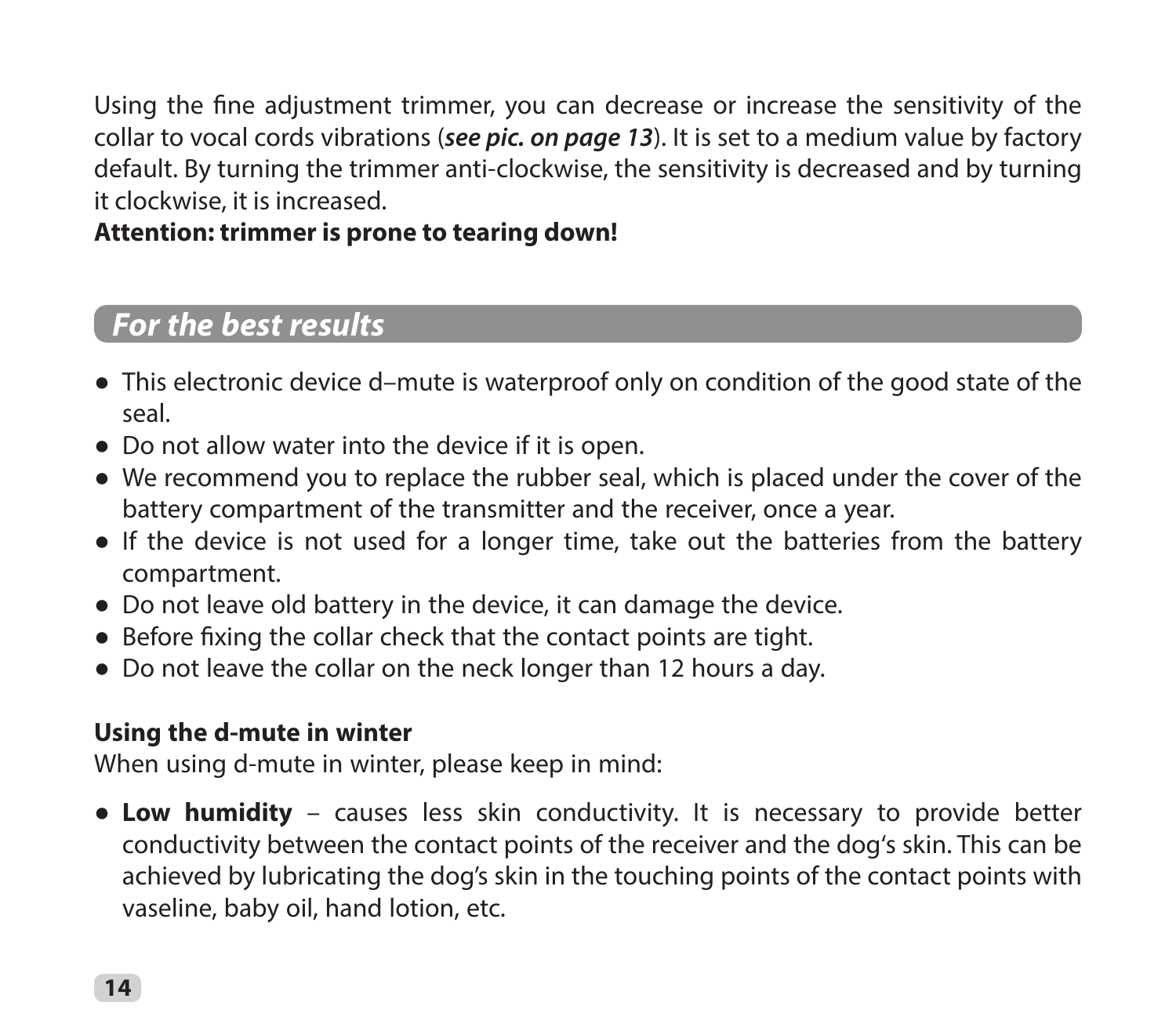- **Thicker fur dog** it is necessary to tighten the collar so that the permanent contact with the dog's skin is ensured. If the fur is too thick, it is recommended to cut the hair or choose a longer type of contact points.
- **Battery properties change** temperatures below 0 °C slow down chemical reactions in batteries. To ensure a performance of repetitive stimulation impulses (especially of higher levels), it is recommended to insert a new battery into the receiver for the winter time. During the training, observe continuously dog's reactions and increase the stimulation level as needed.

## *Troubleshooting*

- **1.** Read again this user guide and make sure the problem is not caused by a flat battery or incorrect use.
- **2.** Make sure the batteries are inserted with the correct polarity.
- **3.** If it seems, that the dog does not respond to the stimulation impulse:
	- Check again, if the battery is not low.
	- Test the device's function with the test discharge lamp. (See the Operation test on the *page 13*).
	- Check whether you have choosen correct length of the contact points (See the chapter: *Choice of the contact points*) and ensure contact points are well tightened (see the chapter: *Fitting the collar*).
	- If the dog has dry skin, moisten the skin.
- **4. Check the correct function of the stimulation impulse.** By using the test discharge lamp you can easily check correct function of the stimulaiton impulse. Follow the instructions on the *page 13*.
- **5.** If the problem still persists, contact your dealer.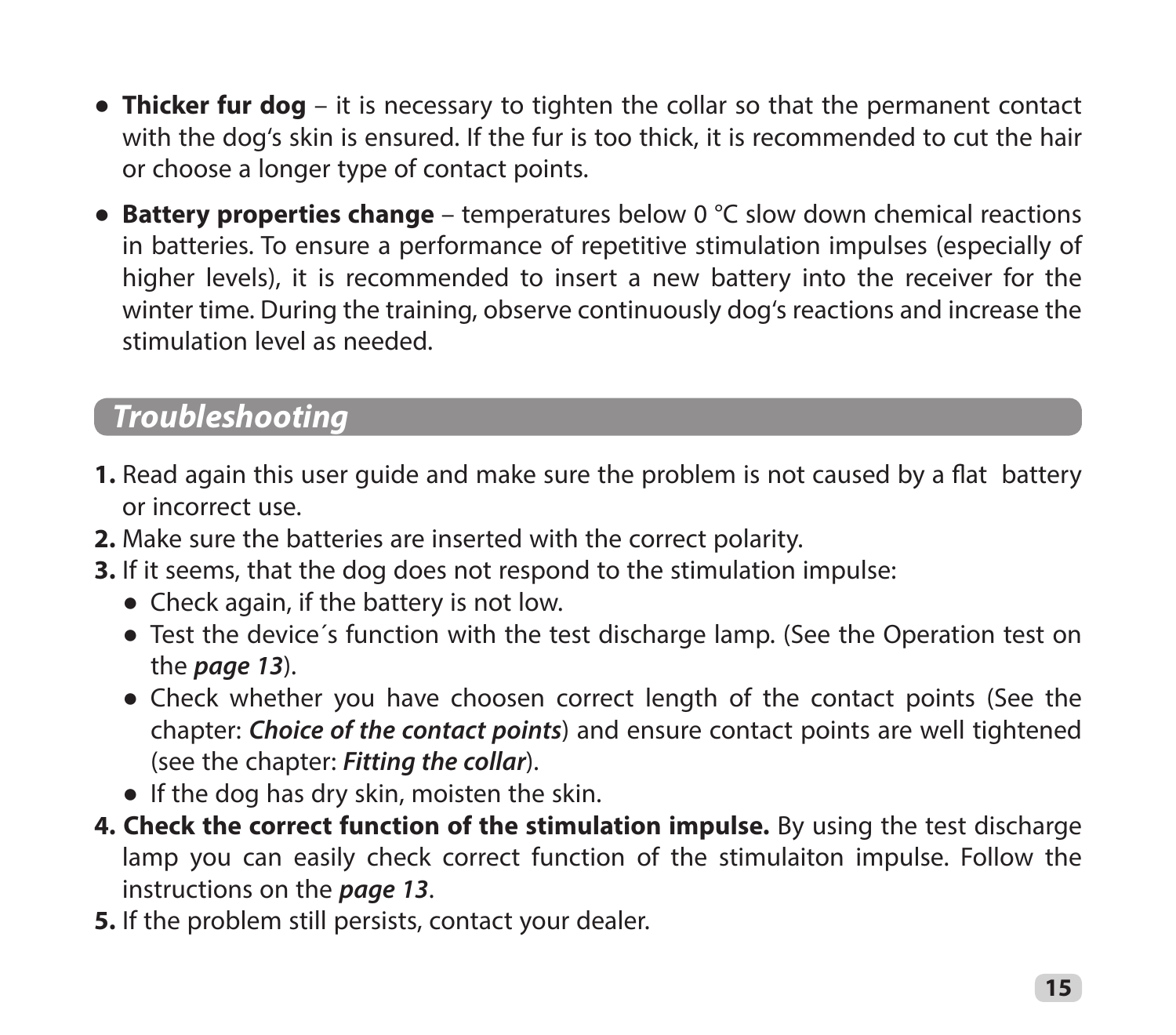## *Maintanance*

It is important to keep the device clean. Never use volatile substances eg.: thinner, gasoline or other cleaners. To clean your Dogtrace d-control use a soft, damp cloth and, if necessary, neutral detergent.

**d-mute is waterproof only on condition of the good state of the seal. We recommend you to replace the rubber seal, which is placed under the cover of the battery compartment of the transmitter and the receiver, once a year.** Clean the rubber seal and make sure that the rubber seal is correctly seated in its groove every time you change the batteries; tighten the screws using adequate power.

If the device is not used for a longer time, take out the batteries from the battery compartment.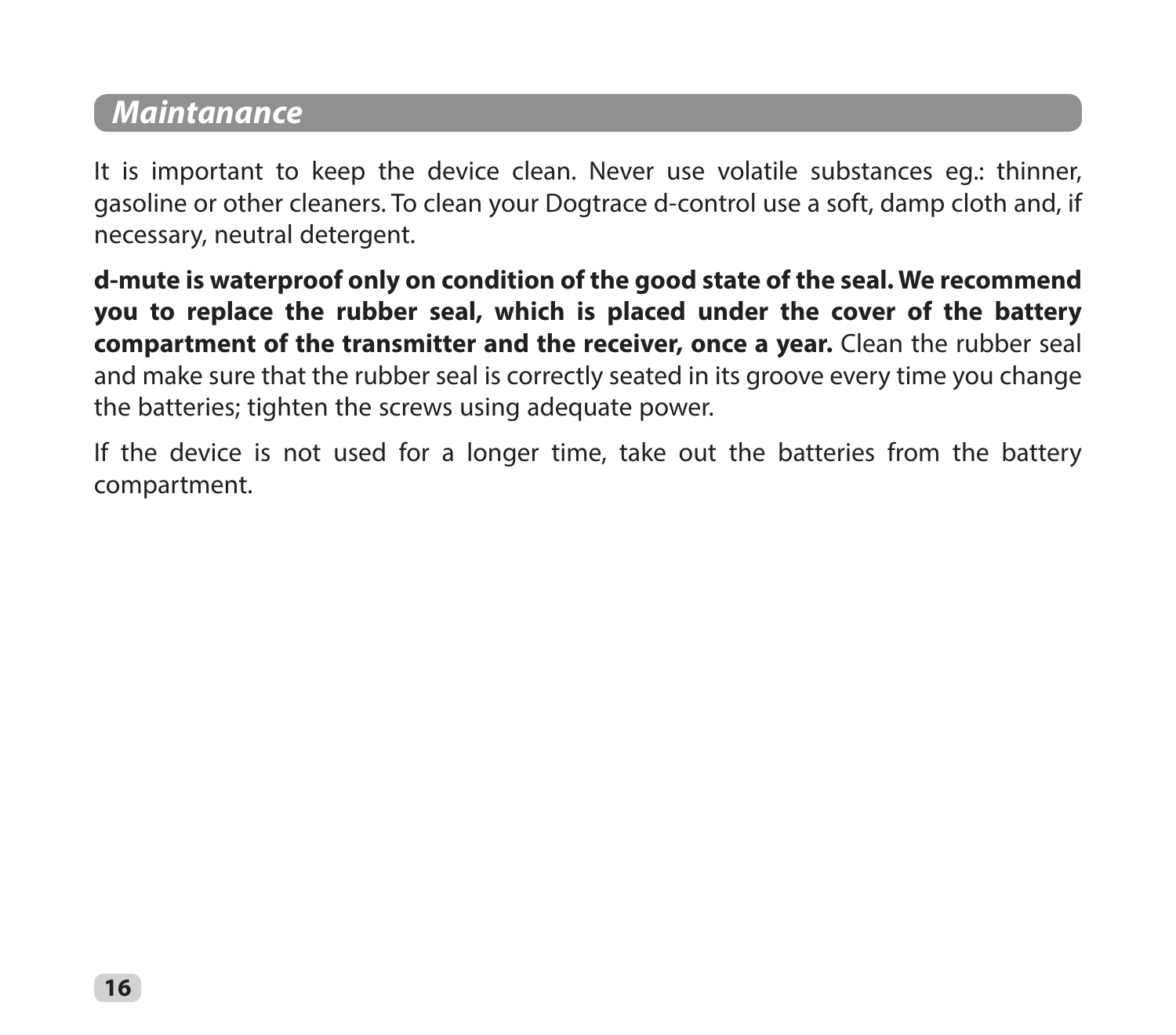# *Technical data*

## **d–mute and d-mute light**

## **d–mute small and d-mute small light**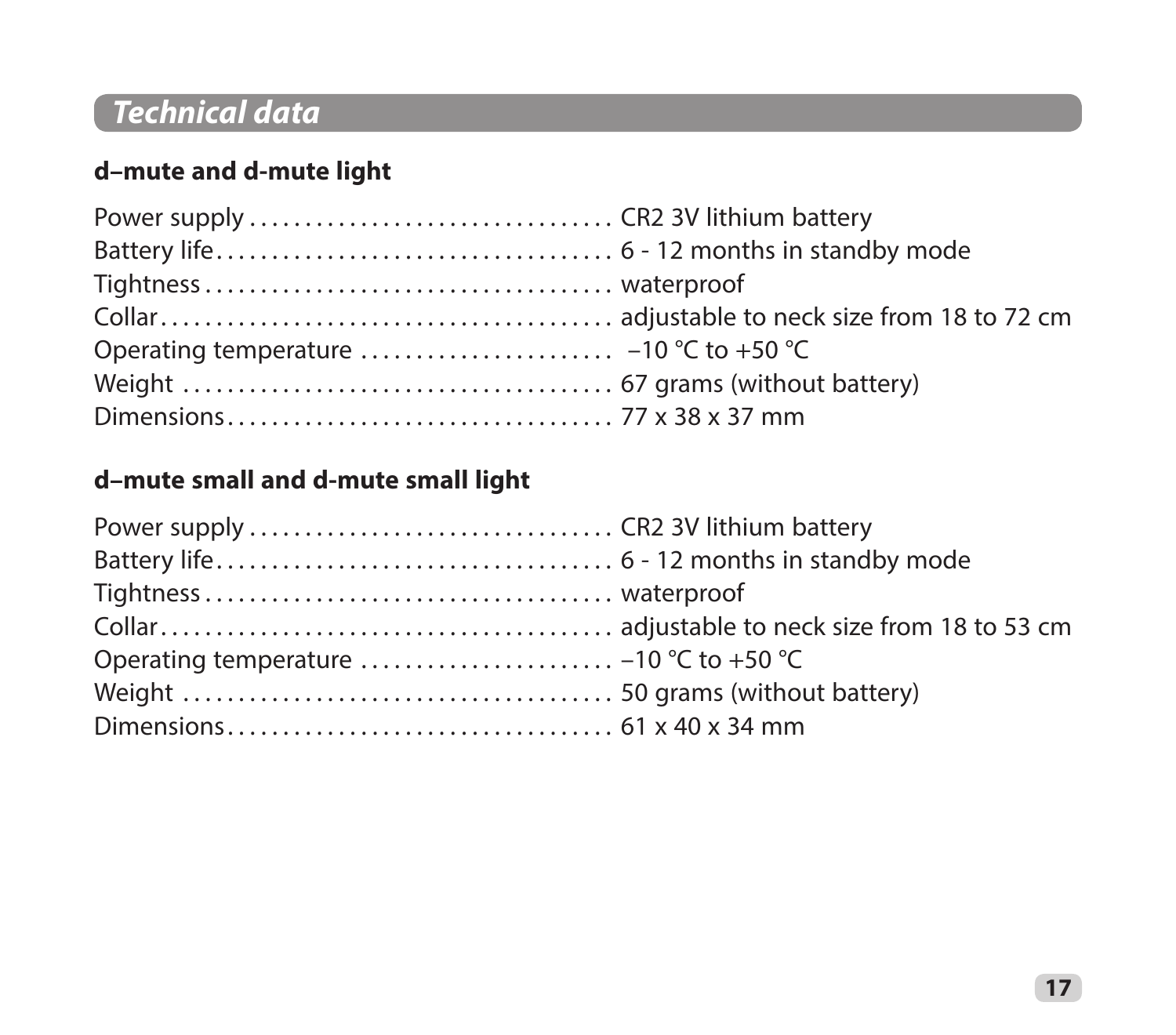## *Warranty terms and conditions*

**VNT electronics s.r.o.** provides a 2-year warranty on the **Dogtrace** products with respect to defects in material and workmanship under normal use and service from the date of the original purchase.

The limited warranty does not cover the following:

- ● batteries
- ● straps
- damage resulting from misuse, accident, modification or alteration to hardware or software, tampering, unsuitable physical or operating environment beyond product specifications, improper maintenance, or failure caused by a product for which VNT electronics s.r.o. is not responsible.
- **1.** The warranty period commences on the date of purchase. The sales receipt or your purchase invoice showing the date of purchase of the product, showing the serial number and date of purchase of the product, is the proof of the date of purchase.
- **2.** Within the warranty period, VNT electronics s.r.o. will, at no additional charge; perform repair or replacement of defects in workmanship or parts covered by this warranty.
- **3.** The warranty does not cover damage resulting from:
- **a)** transportation, fall, weather, extreme temperatures, improper use, mishandling or negligence after the purchase of the product
- **b**) natural disaster (wind, earthquake, lightning storm etc.)